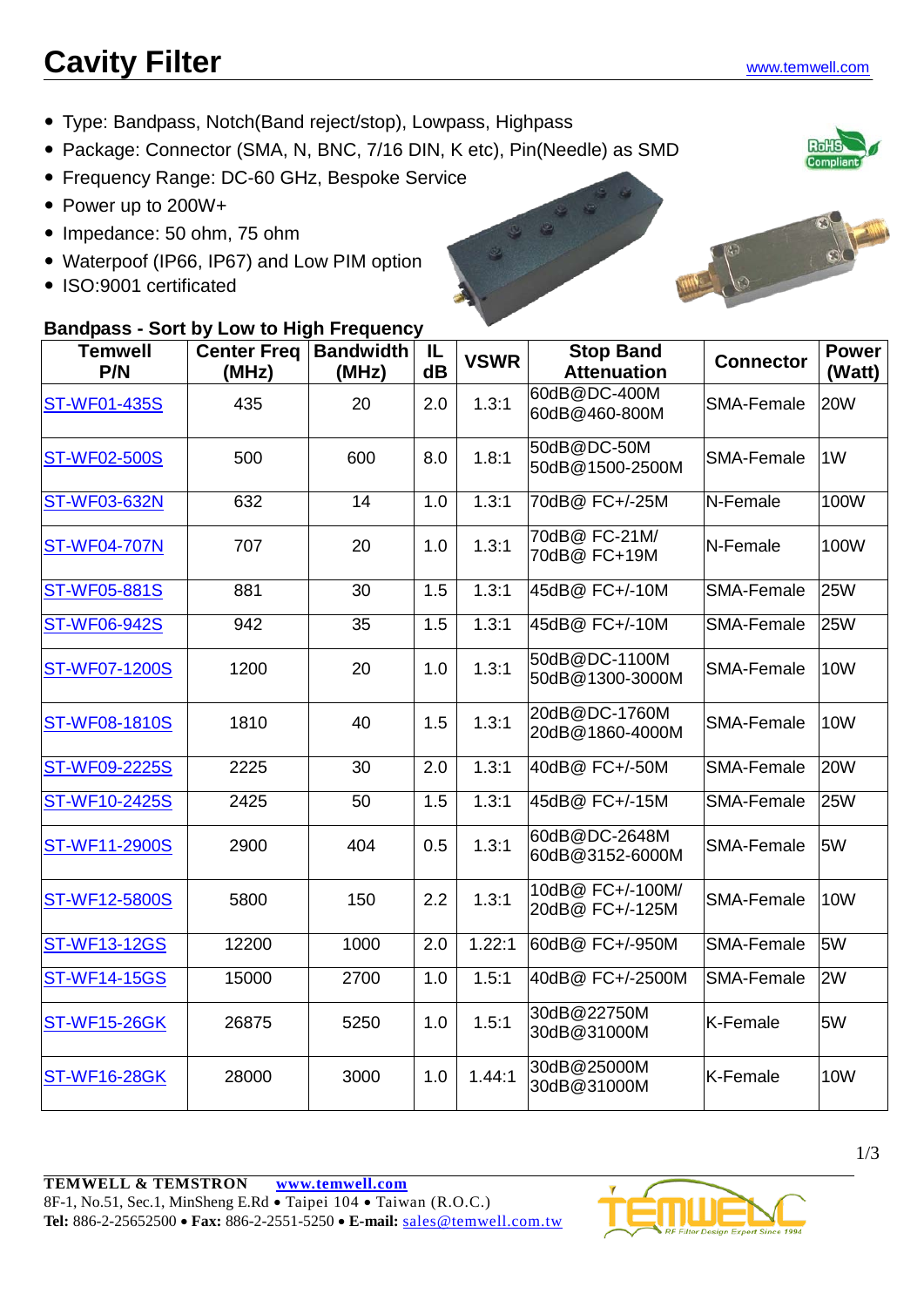#### **Bandpass - Sort by High Power**

| Puliumuv              |                                       |       |          |             |                                        |                   |                        |
|-----------------------|---------------------------------------|-------|----------|-------------|----------------------------------------|-------------------|------------------------|
| Temwell<br>P/N        | <b>Center Freg Bandwidth</b><br>(MHz) | (MHz) | IL<br>dB | <b>VSWR</b> | <b>Stop Band</b><br><b>Attenuation</b> | <b>Connector</b>  | <b>Power</b><br>(Watt) |
| <b>ST-WP01-632N</b>   | 632                                   | 14    | 1.0      | 1.3:1       | 70dB@ FC+/-25M                         | N-Female          | 100W                   |
| <b>ST-WP02-692N</b>   | 692                                   | 14    | 1.0      | 1.3:1       | 70dB@ FC+/-25M                         | N-Female          | 100W                   |
| <b>ST-WP03-707N</b>   | 707                                   | 20    | 1.0      | 1.3:1       | 70dB@ FC-21M<br>70dB @ FC+19M          | N-Female          | 100W                   |
| <b>ST-WP04-740N</b>   | 740                                   | 26    | 1.0      | 1.3:1       | 70dB@ FC+/-24M                         | <b>N-Female</b>   | 100W                   |
| <b>ST-WP05-1090SN</b> | 1090                                  | 20    | 0.5      | 1.3:1       | 40dB@ 1020-1040M                       | SMA-f / N-m       | 20-1500W               |
| <b>ST-WP06-1300S</b>  | 1300                                  | 100   | 0.5      | 1.3:1       | 55dB@DC-1100M                          | <b>SMA-Female</b> | 100-1000W              |
| <b>ST-WP07-2535N</b>  | 2535                                  | 70    | 1.0      | 1.3:1       | 70dB@ FC+/-53M                         | N-Female          | 100W                   |
| <b>ST-WP08-2655N</b>  | 2655                                  | 70    | 1.5      | 1.3:1       | 70dB@ FC+/-53M                         | N-Female          | 100W                   |

#### **Bandpass - Sort by Broadband Bandwidth**

| <b>Temwell</b>       | <b>Center Freq</b> | <b>Bandwidth</b> | IL            | <b>VSWR</b> | <b>Stop Band</b>   | <b>Connector</b>  | <b>Power</b>   |
|----------------------|--------------------|------------------|---------------|-------------|--------------------|-------------------|----------------|
| P/N                  | (MHz)              | (MHz)            | $\mathbf{dB}$ |             | <b>Attenuation</b> |                   | (Watt)         |
| <b>ST-WB01-500S</b>  | 500                | 600              | 8.0           | 1.8:1       | 50dB@DC-50M        | <b>SMA-Female</b> | 1W             |
|                      |                    |                  |               |             | 50dB@1500-2500M    |                   |                |
| <b>ST-WB02-515N</b>  | 515                | 970              | 2.0           | 2.0:1       | 40dB@DC-22M        | N-Female/         | 1W             |
|                      |                    |                  |               |             | 40dB@1400-6000M    | N-male            |                |
| ST-WB03-1450S        | 1450               | 1900             | 1.5           | 1.7:1       | 40dB@DC-400M       | <b>SMA-Female</b> | 1 <sub>W</sub> |
|                      |                    |                  |               |             | 40dB@2900-4000M    |                   |                |
| <b>ST-WB04-1800S</b> | 1800               | 1000             | 2.0           | 1.7:1       | 25dB@DC-1150M      | SMA-Female        | 1W             |
|                      |                    |                  |               |             | 45dB@2700-4000M    |                   |                |
| <b>ST-WB05-3000S</b> | 3000               | 1750             | 1.0           | 1.5:1       | 40dB@1875M         | SMA-Female/       | 2W             |
|                      |                    |                  |               |             | 40dB@4125M         | SMA-male          |                |
| <b>ST-WB06-5000S</b> | 5000               | 2700             | 1.0           | 1.5:1       | 40dB@ FC+/-2500M   | <b>SMA-Female</b> | 2W             |
| <b>ST-WB07-7000S</b> | 7000               | 2700             | 1.0           | 1.5:1       | 40dB@ FC+/-2500M   | <b>SMA-Female</b> | 2W             |
| <b>ST-WB08-9000S</b> | 9000               | 2000             | 1.0           | 1.5:1       | 60dB@DC-7000M      | <b>SMA-Female</b> | 2W             |
|                      |                    |                  |               |             | 60dB@11000-18000M  |                   |                |
| <b>ST-WB09-11GS</b>  | 11200              | 1000             | 2.0           | 1.23:1      | 60dB@ FC+/-950M    | SMA-Female        | 5W             |
| <b>ST-WB10-12GS</b>  | 12500              | 2000             | 1.0           | 1.3:1       | 30dB@ FC+/-14000M  | SMA-Female/       | 5W             |
|                      |                    |                  |               |             |                    | SMA-male          |                |
| <b>ST-WB11-13GS</b>  | 13000              | 2700             | 1.0           | 1.5:1       | 40dB@ FC+/-2500M   | SMA-Female        | 2W             |
| <b>ST-WB12-15GS</b>  | 15000              | 2700             | 1.0           | 1.5:1       | 40dB@ FC+/-2500M   | <b>SMA-Female</b> | 2W             |
| <b>ST-WB13-21GS</b>  | 21000              | 1500             | 2.0           | 1.3:1       | 60dB@ FC+/-1500M   | SMA-Female        | 5W             |
| <b>ST-WB14-25GK</b>  | 25875              | 3250             | 1.0           | 1.44:1      | 30dB@22750M        | K-Female          | <b>10W</b>     |
|                      |                    |                  |               |             | 30dB@29000M        |                   |                |
| <b>ST-WB15-26GK</b>  | 26875              | 5250             | 1.0           | 1.5:1       | 30dB@22750M        | K-Female          | 5W             |
|                      |                    |                  |               |             | 30dB@31000M        |                   |                |
| <b>ST-WB16-28GK</b>  | 28000              | 3000             | 1.0           | 1.44:1      | 30dB@25000M        | K-Female          | <b>10W</b>     |
|                      |                    |                  |               |             | 30dB@31000M        |                   |                |